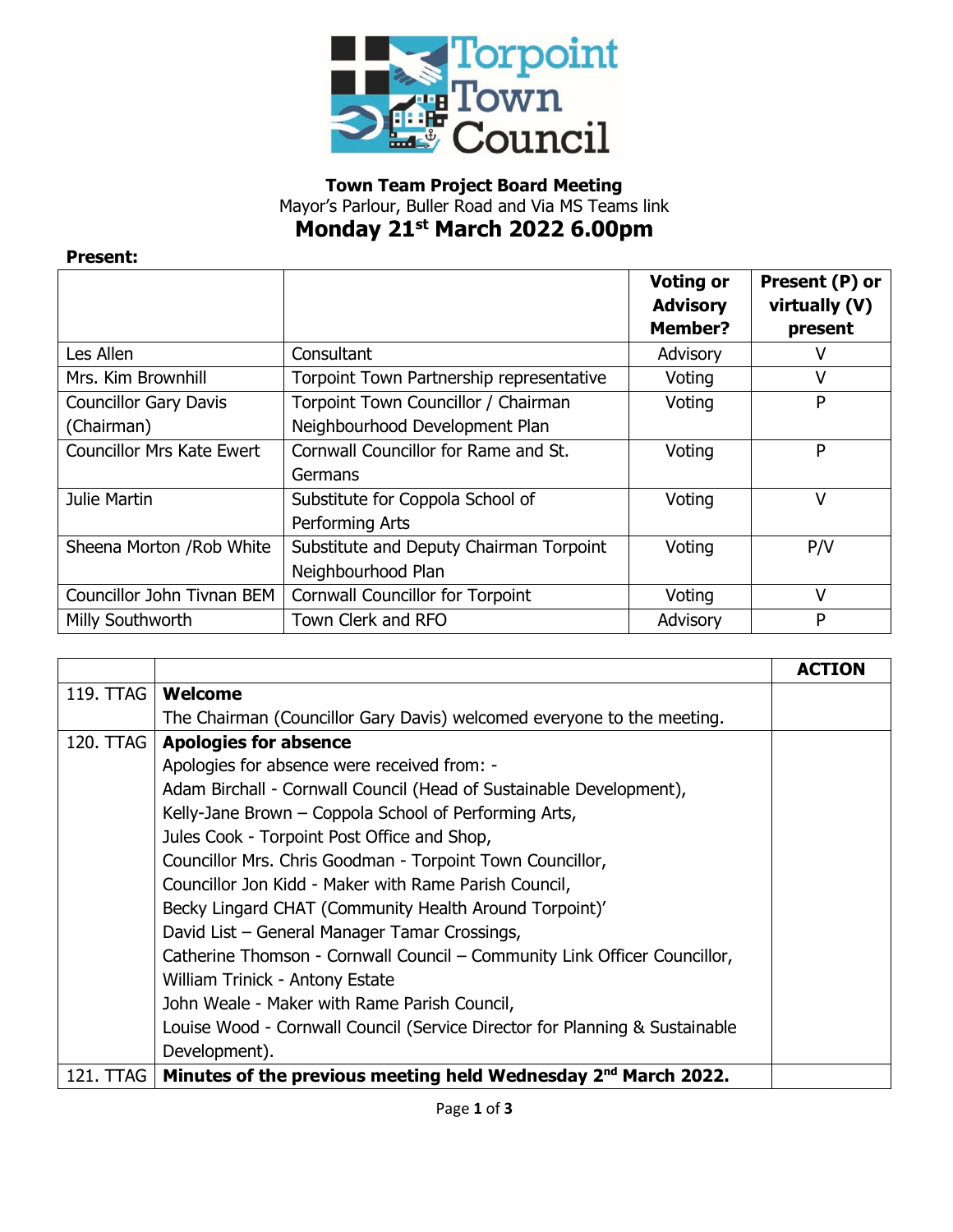|           | The minutes of the previous meeting held on Wednesday 2 <sup>nd</sup> March 2022, as |                   |  |
|-----------|--------------------------------------------------------------------------------------|-------------------|--|
|           | circulated, was taken as read and confirmed.                                         |                   |  |
| 122. TTAG | <b>Matters Arising from previous minutes: -</b>                                      |                   |  |
|           | One page document for MP - this is still awaited, Lead Consultant<br>i.              |                   |  |
|           | agreed to chase completion of the same;                                              | Consultant        |  |
|           | Instruct Advance Consulting Ltd. to produce a Transport Regeneration<br>ii.          |                   |  |
|           | Strategy Report – the Clerk explained there has been a delay in                      |                   |  |
|           | placing the purchase order and anticipates this will be completed in                 |                   |  |
|           | the next week.                                                                       |                   |  |
| 123. TTAG | Review DRAFT Strategic Outline Case - Lead Consultant.                               |                   |  |
|           | The consultant gave a presentation and outlined the following: -                     |                   |  |
|           | > Cornwall Council 'sponsor' will continue to be Louise Wood.                        |                   |  |
|           | $\triangleright$ Adam Birchall will be part of the NDP/Housing Policy team.          |                   |  |
|           | Has spoken to Arcadis, who have agreed to refresh all the figures<br>➤               |                   |  |
|           | within the Jetty feasibility Project study (free of charge).                         |                   |  |
|           | $\triangleright$ All Government Levelling Up funding information has been downloaded |                   |  |
|           | and shared with Chairman and Clerk.                                                  |                   |  |
|           | $\triangleright$ Other funding opportunities were discussed.                         |                   |  |
|           | Members were given the opportunity to add/make comments to the draft and             |                   |  |
|           | with no further comments forthcoming, the Chairman thanked the consultant            |                   |  |
|           | for completing the DRAFT Strategic Outline Case (SOC), highlighting it is an         |                   |  |
|           | exceptional piece of work. Following a proposal by the Chairman (Councillor G        | <b>Council</b>    |  |
|           | J Davis), which was seconded by Councillor Mrs. K Ewert, it is resolved to           |                   |  |
|           | adopt the DRAFT Strategic Outline Case, in preparation for submission to             |                   |  |
|           | Cornwall Council.                                                                    |                   |  |
|           |                                                                                      |                   |  |
|           | <b>Next steps</b>                                                                    |                   |  |
|           | The discussions led to the Chairman inviting the consultant to give an overview      |                   |  |
|           | of the next steps for the Project and explained a fully costed proposal would be     | Consultant        |  |
|           | required. The Chairman explained one of the new tasks will be to oversee the         |                   |  |
|           | report/work procured with Advance Consulting. The consultant explained he is         |                   |  |
|           | planning to liaise with the Transport team regarding their costings. Agreed a        | <b>Cllr Ewert</b> |  |
|           | 'next steps' meeting, to include Louise Wood/Adam Birchall should be called,         |                   |  |
|           | Councillor Mrs. K Ewert, agreed to take this action forward.                         |                   |  |
| 124. TTAG | <b>Discussion - Action Plans</b>                                                     |                   |  |
|           | As previously minuted.                                                               |                   |  |
| 125. TTAG | Neighbourhood Development Plan (NDP) update.                                         |                   |  |
|           | The Chairman (Councillor G J Davis) explained that progress is continuing with       |                   |  |
|           | the NDP, there is a meeting scheduled to review the updates to the policies, as      |                   |  |
|           | LRM Planning have now integrated the Heritage and Transport proposals. An            |                   |  |
|           | updated NDP will be circulated in due course.                                        |                   |  |
| 126. TTAG | <b>Stakeholder and Communications Plan.</b>                                          |                   |  |
|           | The Chairman (Councillor G J Davis) explained there are plans to shortly             |                   |  |
|           | prepare and distribute a newsletter to the residents, an update from the TTPB        |                   |  |